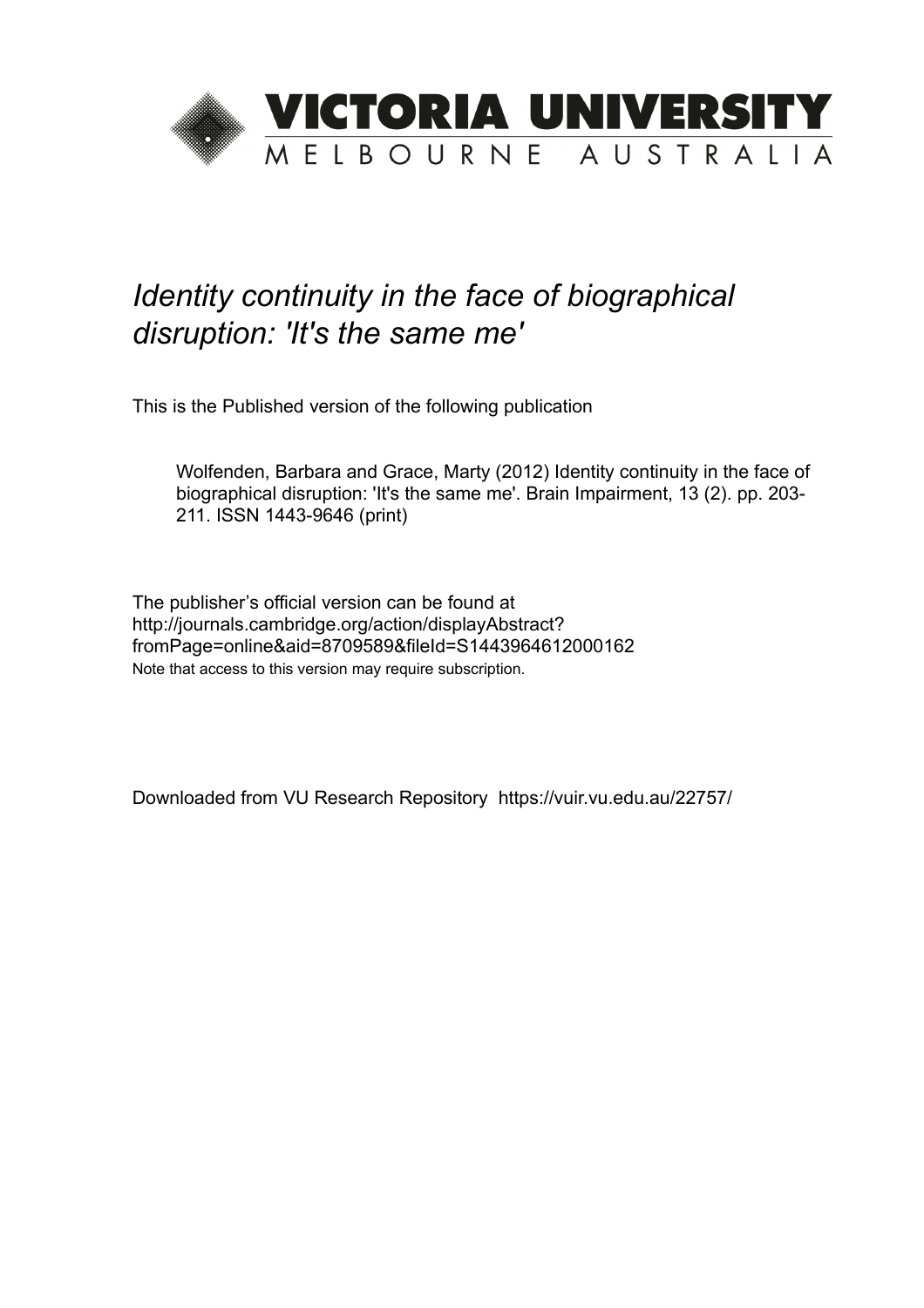## Identity Continuity in the Face of Biographical Disruption: 'It's the same me'

### Barbara Wolfenden<sup>1,2</sup> and Marty Grace<sup>3</sup>

*<sup>1</sup> La Trobe University, Melbourne, Victoria, Australia*

*<sup>2</sup> Florey Institute of Neuroscience and Mental Health, Melbourne, Victoria, Australia*

*<sup>3</sup> Victoria University, Melbourne, Australia*

In Australia, 20% of stroke survivors are aged less than 55 years. These younger survivors value age-appropriate, identity-affirming goals, such as resuming employment. This article reports on a small qualitative research project that explored the experiences of young, higher functioning stroke survivors in re-establishing identity and returning to work. The participants understood identity as both an inner sense of self and as socially and discursively constructed. The research found that the participants actively pursued identity continuity while managing biographical disruption. Resumption of life roles and responsibilities were important for identity re-establishment, but fraught, particularly the return to work. The findings suggest that psychosocial rehabilitation could play a greater role in supporting survivors' resumption of valued life roles, including return to work.

**Keywords:** stroke, return to work, biographical disruption, identity continuity, psychosocial rehabilitation

#### **Introduction**

Stroke is a serious and disruptive event in the lives of survivors and their families. While stroke affects mainly older people, 20% of all survivors in Australia are aged under 55 years (NSF, 2010). Understandably, services are geared predominantly to the older age-group. However, working-age stroke survivors suffer disruptions to their identities and abilities in relation to age-appropriate roles, such as employment. For these young survivors, recovery goals often relate to raising children, mortgage repayments, employment, and marriage or life partnership (Lawrence, 2010; Morris, 2011). According to Ellis-Hill, Payne, and Ward (2008), identity following stroke is particularly fluid, often fractured and undergoes cycles of transition over the longer term. The first cycle begins with post-stroke rehabilitation, and other cycles follow as the individual returns home and endeavours to re-engage in chosen roles and activities.

In the past, *biographical disruption* has been the main concept informing psychosocial rehabilitation post-stroke. It refers to both the impact of sudden chronic illness on an individual's identity, and how individuals adjust to their condition (Cott, Wiles, & Devitt, 2007; Habibis, 2009). However, *identity continuity* is emerging as a key concept in stroke rehabilitation research (Haslam et al., 2008; Sani, 2008; Sedikides, Wildschut, Gaertner, Routledge, & Arndt, 2008). While both biographical disruption and identity continuity acknowledge the disruption of stroke, the recent work places more emphasis on the subjective experience of the survivor and the desire to achieve continuity, rather than the main focus being on loss and adjustment to loss. The research reported in this article is inspired by this interest in the subjective experiences of stroke survivors. This small qualitative study set out to explore the experiences of young, higher functioning survivors of stroke in returning

*Address for correspondence: Professor Marty Grace PhD, MSW, BSW, Social Work Unit, School of Social Sciences and Psychology, Footscray Park Campus, Victoria University, PO Box 14428, Melbourne 8001, Australia. E-mail: marty.grace@vu.edu.au*

 $BRAIN IMPAIRMENT$  volume 13 number 2 September pp. 203–211 © The Authors 2012 doi: 10.1017/BrImp.2012.16 **203**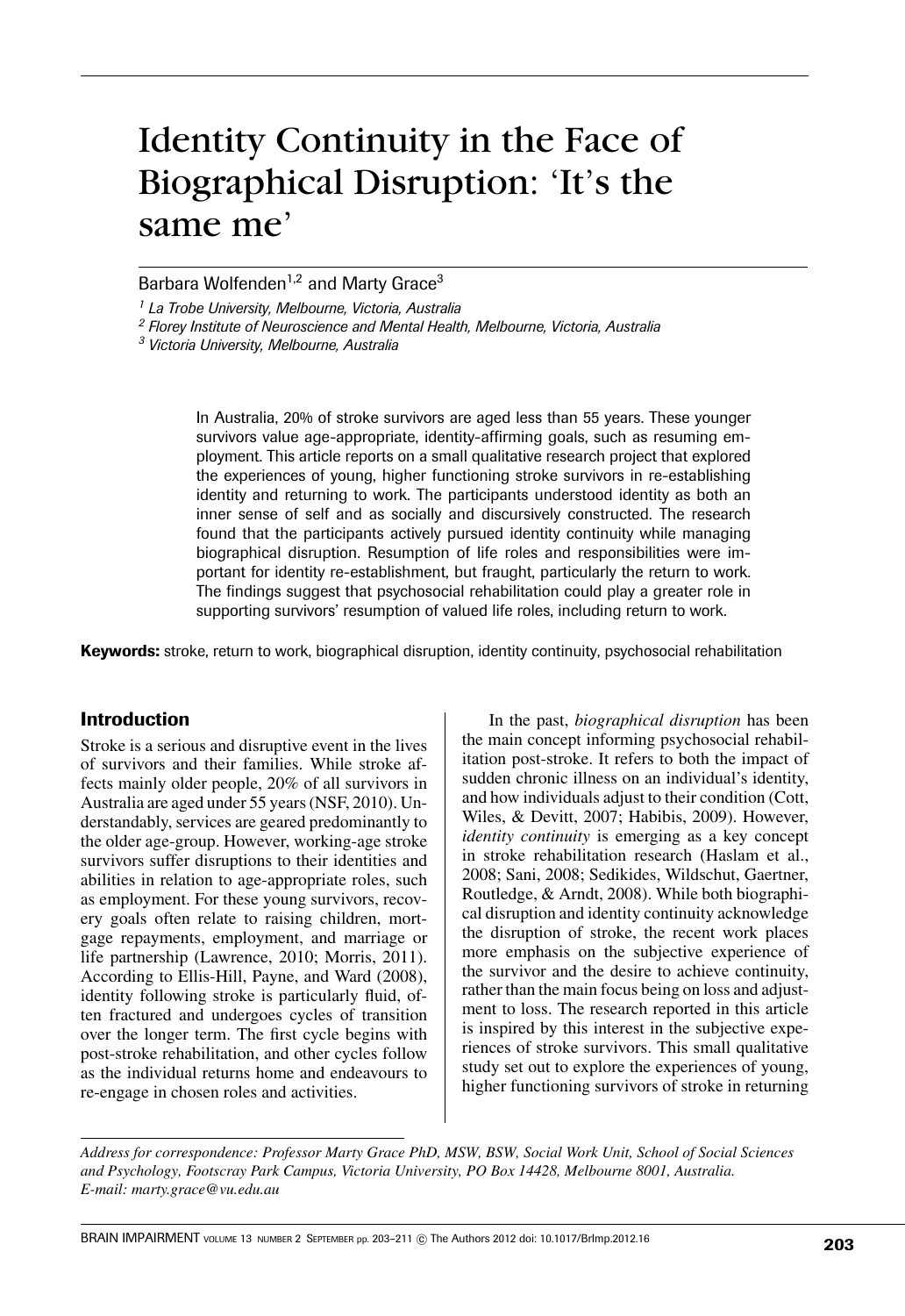to work, with a particular focus on identity reestablishment. By 'young, higher functioning survivors of stroke' we mean stroke survivors below retirement age who recover adequately to engage in paid employment, higher education and/or the responsibilities of parenting and other care work.

#### *Literature Review*

The concept of identity has been understood in various ways, including as an 'internal project of the self', and more recently as interactive, developing socially and discursively (Benwell & Stokoe, 2006, p. 17). Contemporary work recognises identity as fluid, fragmented and relative, always changing and discursively constructed (Benwell & Stokoe, 2006). Within stroke rehabilitation, the concept of biographical disruption emphasises the threads of meaning that persist through life, with serious illness disrupting the predictable course of adult life (Habibis, 2009). The concept of identity continuity also recognises the persistence of threads of meaning, but normalises disruption and re-construction, taking up contemporary ideas about the fluidity of identity, even in the absence of a major disruption such as stroke (Gracey et al., 2008; Haslam et al., 2008; Sedikides et al., 2008). The Life Thread Model employed by Ellis-Hill et al. (2008) suggests that the challenge of identity re-construction post-stroke is like a magnification of normal processes rather than being seen as an abnormal process. According to Ellis-Hill et al. (2008), the combination of the many *life threads* or stories constitutes a life-story or identity. These stories or threads are influenced by cultural values or norms, and thus 'identity and sense of self . . . are created and constantly recreated between people' (Ellis-Hill et al., 2008, p. 153). These threads or stories contribute to a sense of coherence and stability, establishing continuity between past and future. According to Ellis-Hill et al. (2008), identity re-establishment in stroke recovery involves retaining and restoring some life threads while replacing others, endeavouring to secure quality of life. Haslam et al. (2008) emphasise the social aspects of identity continuity:

*Where individuals have a strong sense of social identity and this can be preserved in the context of cognitive and social upheaval, this appears to increase the likelihood of their being able to cope with, and adjust to, change.* (Haslam et al., 2008, p. 684)

Mold, McKevitt, and Wolfe (2003) highlighted the serious consequences of an absence of rehabilitation that focuses on re-establishing identity, suggesting that rehabilitation should provide a safe, secure and supportive environment in which to explore and develop a new sense of self post-stroke. If this is not provided, the individual may encounter a sense of recovery being delayed and of not being enabled to learn new ways and adapt to the residual effects of their stroke, or accept their adjusting identity. Other recent work recognises the role of ongoing psychosocial rehabilitation following stroke, including the need to acknowledge and work with the individual self-determination of the stroke survivor (Alaszewski, Alaszewski, Potter, & Penhale, 2007; Medin, Barajas, & Ekberg, 2006); the importance of a client-centred approach, recognising the stroke survivor as holding individual expertise regarding their condition (Cott et al., 2007; Ellis-Hill et al., 2008); and the usefulness of an ecological approach that takes account of social context (Baum, Christiansen, & Bass-Haugen, 2005).

Literature addressing return to work following stroke has grown in the past decade, with some recognition of the value of this endeavour to identity (Alaszewski et al., 2007; Morris, 2011). However, no literature specifically addresses in depth the interactive impacts of returning to work in combination with identity re-establishment after stroke. The research reported in this article explored and documented experiences and perspectives of young, higher functioning survivors of stroke. This research, through contributing to increased understanding of their experiences, provides insights relevant to stroke rehabilitation policy and practice.

### **Method**

This research took a critical interpretivist approach (Sarantakos, 2005). It has a critical political intention to make life better for a disadvantaged group, young stroke survivors. It is interpretivist in that it focuses on experiences of participants, and the meanings they attach to those experiences. The research questions guiding this project were:

- 1. Do younger stroke survivors perceive a change in identity post-stroke, and if so, what meaning do they give this experience?
- 2. What factors are perceived to have influenced identity re-establishment?
- 3. What are the experiences of identity reestablishment and returning to employment for young survivors of stroke?

#### *Recruitment and Sample*

A purposive sample of five young, higher functioning stroke survivors was recruited by advertising in the Australian National Stroke Foundation (NSF) *StrokeConnect Forum* (online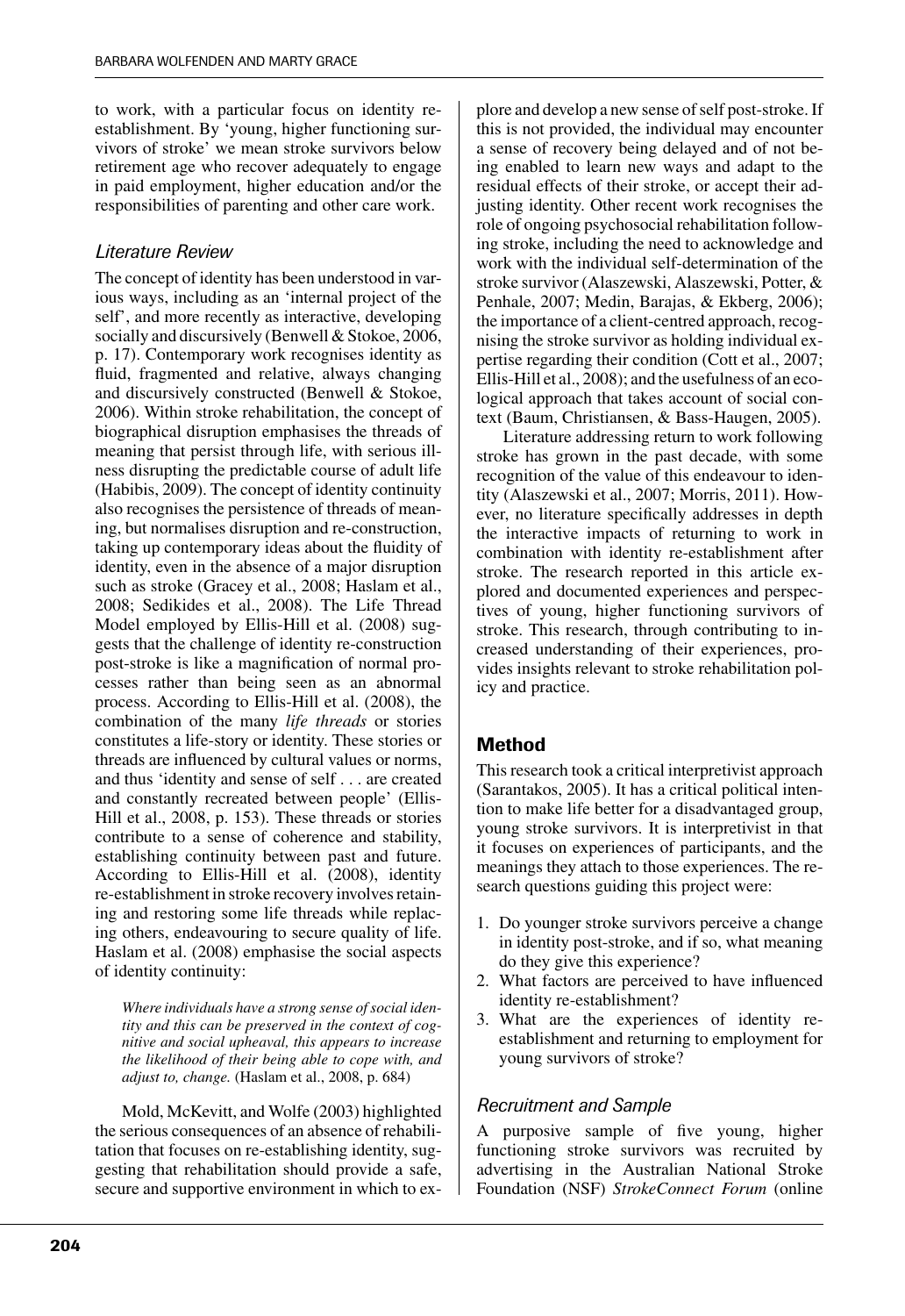discussion site) and the *Friends of NSF Newsletter*. Participants were provided with the interview questions ahead of interview, prior to giving informed consent for their involvement in the research. In order to ensure that the participants were young, higher functioning stroke survivors who could reflect on their experiences with returning to work following stroke, the following criteria for participation were established: (1) aged between 21 and 55 years; (2) experienced stroke 1–10 years ago; (3) returned to paid employment within 10 years of stroke, although it was not necessary to have sustained employment; and (4) expressed an ability and willingness to reflect on post-stroke experience, including identity and return to work. The research was approved by the Victoria University Ethics Committee. Pseudonyms are used to protect participants' privacy.

#### *Data Collection and Analysis*

Semi-structured, in-depth interviews with the five participants included questions about work and commitments prior to stroke, the perceived benefit of stroke rehabilitation to recovery goals, the experience of returning to employment, any perceived impact of stroke on identity and any suggestions to make these processes easier. Interviews were digitally recorded and transcribed verbatim.

Some possible themes were identified following interviews, and more emerged during the coding process, some of which corresponded with the literature. Analytical memos were created during coding, and stories that participants told about their experiences were identified. Each theme was examined, and the report of the findings was prepared based on this analysis of the data.

#### **Findings**

In this section we present an introductory vignette in relation to each of the five participants, who were aged between 34 and 44 years at the time of interview. We then go on to discuss the themes that emerged from the interview data, including participants' perceptions and definitions of identity, threats to identity, resumption of life roles and responsibilities, challenges involved in returning to work following stroke, and the idea of one enduring identity. The rich qualitative data add to understanding of identity re-establishment involving the important transition from post-stroke to return-towork.

*Phoebe.* Phoebe is married with two children. She holds a degree in urban planning and was working three days per week in this field when she experienced stroke. At the time of interview Phoebe was aged 45 years, having experienced stroke 12 months earlier. She reports that when admitted to hospital she was not expected to live but was given tissue plasminogen activator (tPA) to break up the blood clot causing the stroke. She was transferred to a public rehabilitation facility for 3 weeks. She was significantly younger than other inpatients. Phoebe remained an outpatient for another 8–9 months, while gradually re-engaging in her professional work role supported by an occupational therapist and neuropsychologist. Initially she attempted to increase work hours too quickly. Her hours were subsequently reduced and then gradually built back to her pre-stroke capacity.

*Nancy.* Nancy is married with two adopted adult children and two young children. She holds a Bachelor of Applied Science and was working in a senior position in a government department, 3 days per week when she experienced the stroke. At the time of interview Nancy was aged 35 years, having experienced stroke 21 months earlier. Nancy reported that initially her stroke was misdiagnosed as inner ear infection; after 3 months of periodic presentation at the Emergency Department of her local hospital, cerebellar stroke was diagnosed, along with a patent foramen ovale (PFO) congenital heart deformity. During these 3 months Nancy continued to work. Following stroke diagnosis Nancy spent 2 weeks in hospital. No rehabilitation was offered on discharge. She and her husband sought rehabilitation professionals through their networks. Nancy undertook 2 months of rehabilitation. At the time of interview Nancy was employed in her pre-stroke role, working pre-stroke hours, and had graduated with a Masters degree that she had commenced prior to the stroke.

*Michelle.* Michelle was aged 37 years at the time of interview, having experienced stroke 9 years earlier. At the time of her stroke, she was married, pregnant and employed in accounts administration. Michelle reported that when she presented to hospital, her symptoms were considered pregnancy related and she was sent home; 5 hours later she experienced full stroke symptoms and miscarried. She was admitted to a public hospital on a ward with patients she described as 'really old people'. Michelle reported that the blood disorder, antiphospholipid syndrome, was also diagnosed at this time. Michelle spent 1 week in hospital before completing her rehabilitation as an outpatient at two public rehabilitation hospitals for a couple of months. She received physical, but no psychosocial rehabilitation. Michelle experienced financial and housing insecurity, reporting that the Australian national income support agency, Centrelink, would not assist her. Michelle was determined to re-establish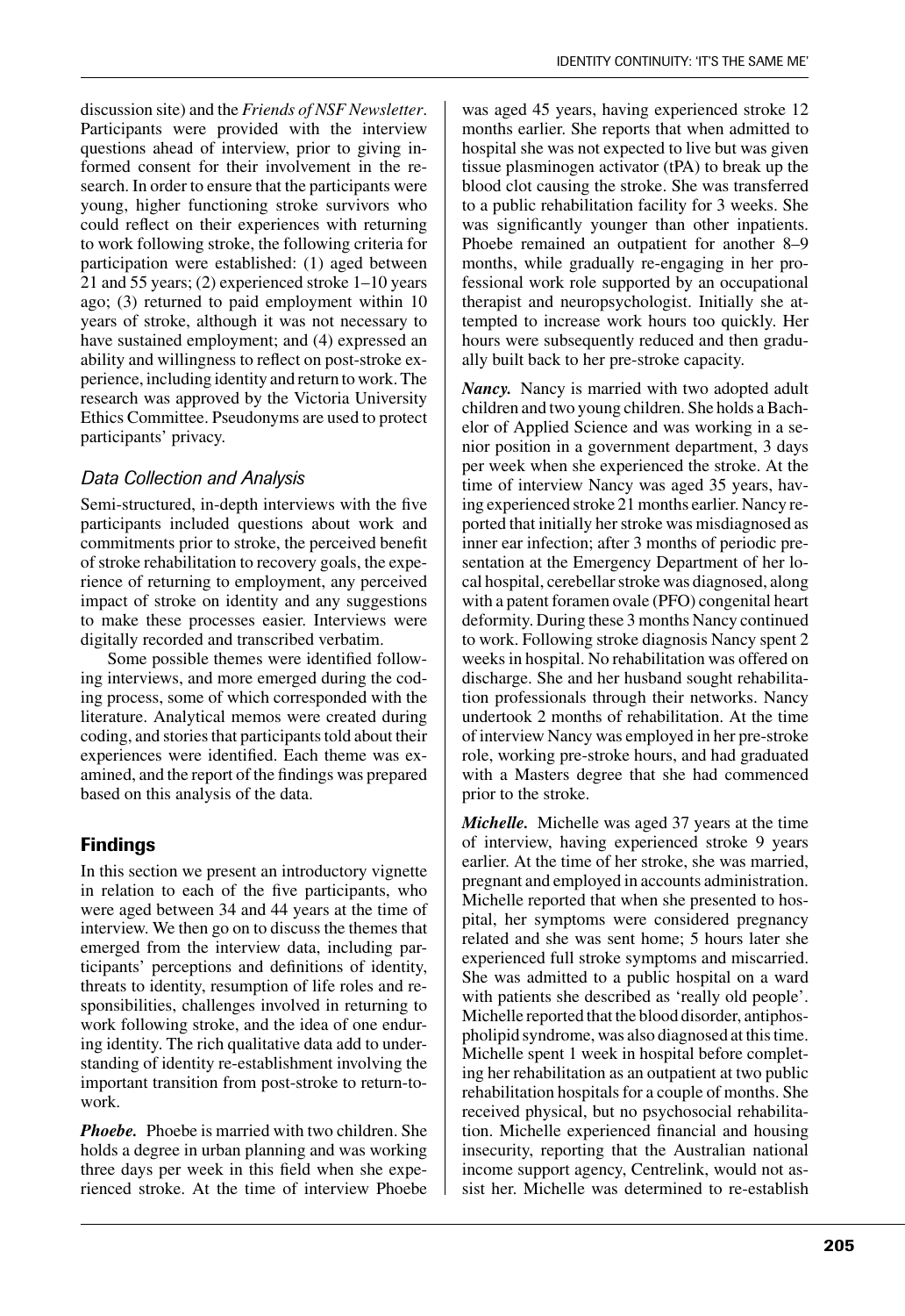independence and carry a baby to term. Almost 10 years later, following a further five miscarriages, Michelle achieved this, and at the time of interview was employed part-time in accounts.

*Wendi.* Wendi was aged 43 years at the time of interview, having experienced stroke 4 years earlier. She was married and a qualified gym instructor holding a Certificate III in Fitness. She had two jobs, one in customer service and a second in office management. Wendi was home alone when she had her stroke and waited for 36 hours before being found and receiving stroke intervention. Following acute care hospitalization, Wendi was transferred to a public rehabilitation hospital for 7 weeks. She reported lacking psychological support following discharge and subsequently experiencing changes in mood which impacted adversely on her marital relationship, resulting in the end of that relationship. Wendi did not work for 7 months following stroke and reported that Centrelink would not assist her. Instead she exhausted her savings. Her return to work within her customer service role and as an administration assistant was well supported by managers and colleagues. Following stroke and her return to work, Wendi studied Certificate IV in Training and Assessment and at the time of interview was teaching Certificate II level at an institution for technical and further education (TAFE).

*Tracey.* Tracey was aged 37 years at the time of interview, having experienced stroke 3 years earlier. She holds a Certificate IV in Massage Therapy and a Diploma in Aromatherapy. She was working in the hospitality industry while establishing her own business as a massage and aroma therapist. Tracey reported that her stroke occurred during an allergic reaction to an injection administered by her doctor. She was admitted to a regional hospital and was transferred to a large public rehabilitation hospital where she spent 6 months, before returning as an outpatient to the regional hospital for rehabilitation for another 12 months. Tracey sold her house during rehabilitation and moved in with her parents. She could not return to massage work as she no longer had fine motor movement in her hands, and she also experienced a severe limp, both of which inhibited the delivery of massage. Tracey secured a position as an integration aide at a primary school, but did not have adequate stamina for full-time work, and negotiated part-time hours. She reported that Centrelink demanded compliance with fulltime employment, despite assessment by health professionals stating that Tracey could not yet sustain full-time work. Tracey enrolled in a Bachelor of Education course through distance education, and transferred from general income support (Newstart) to financial support for study (Austudy). At the time of interview Tracey was preparing to undertake the final components of her course, including professional practice placements.

#### *Participant Perceptions of Identity*

All participants experienced a fluid, evolving sense of identity following stroke. However, they resisted being defined by their stroke, seeing identity as a sense of self that transcends physical capabilities. For example, Wendi's identity reflects her inner self:

*My identity is me as a whole package; you know, my emotional, intellectual, physical; all that is my identity of who I am*. (Wendi)

Phoebe did not identify with being disabled, and she was determined to restore her identity as functional despite impairment:

*The thought process inside my head was, 'Disability is other people and disability isn't me. I'm not disabled and I'm not going to be disabled'*. (Phoebe)

Tracey stated that she gained profound insight regarding her identity *during* the event of stroke. She described her experience:

*Like, who am I? . . . I was something more than this body on the trestle table . . . That's probably one reason why I wasn't upset at all by the changes that had come, that's not the sum total of me. That's not how I was identifying myself*. (Tracey)

Tracey's identity did not hinge on physicality. She identified with being patient, compassionate and understanding, thus despite physical impairment she said that she had a familiar sense of self to support identity re-establishment in the early stages following stroke.

### *Identity Threatened*

Despite asserting that inner, personal identity transcends the experience of stroke, the participants experienced stroke as threatening to identity at a social level. Four participants reported a sense of being displaced following stroke, or not quite belonging. Phoebe and Michelle experienced this in social situations, or community rehabilitation settings. Nancy and Tracey struggled with rehabilitation programmes that placed them with 'peers' who seemed very different from themselves.

Phoebe experienced insensitive comments at work:

*I think that people find it . . . especially confronting that young people have strokes because it could be them . . . It took me a while, in terms of identity, to learn to let the silly things that other people said just*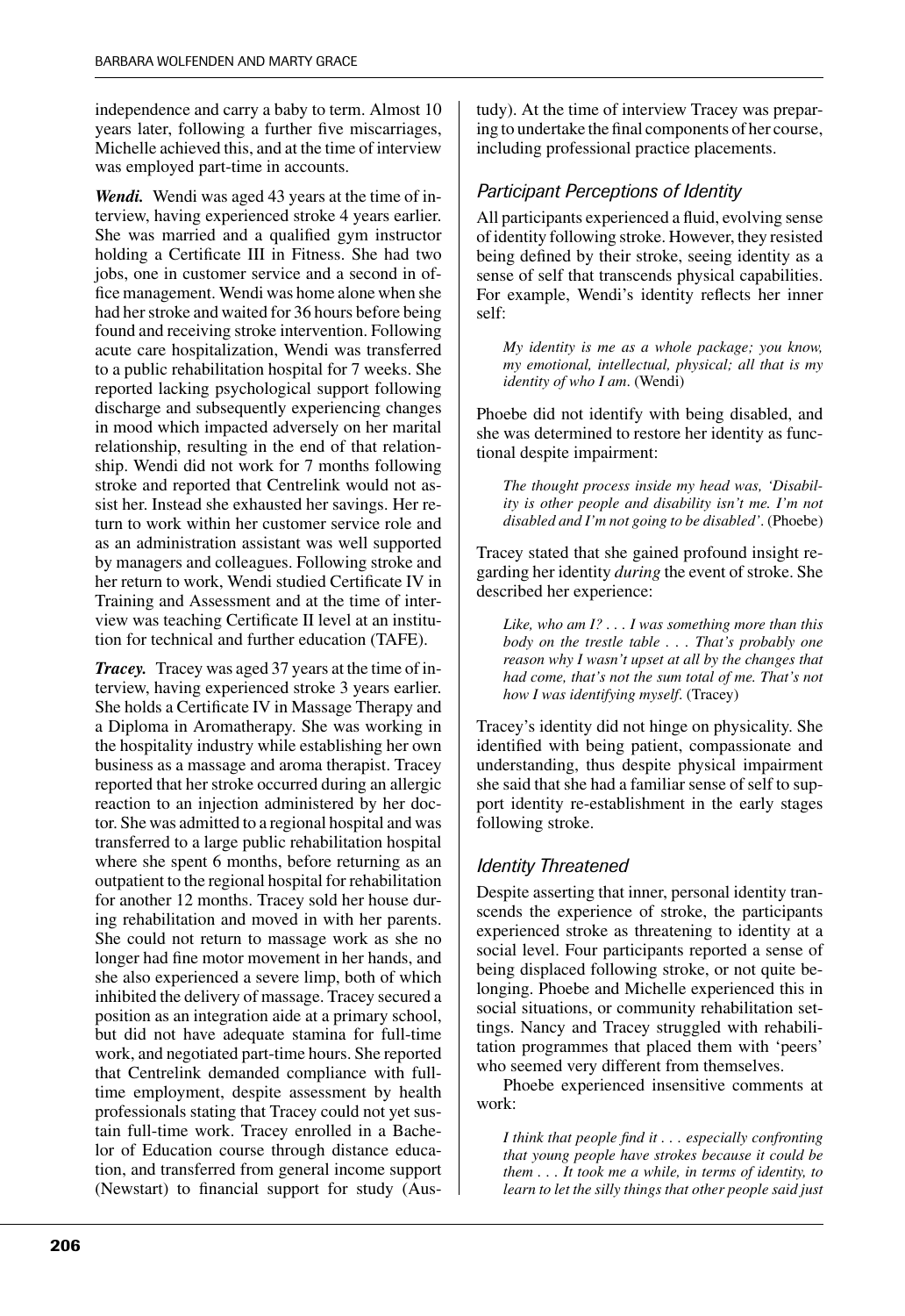*wash past . . . I think I've learnt that the right thing to say is, 'It's great to see you'*. (Phoebe)

Michelle's identity involved aspirations of a family and motherhood which was threatened following stroke, miscarriage and blood disorder. She experienced some lack of understanding from friends and family who did not want to hear of her struggles in recovery, despite asking 'How are you?' Nancy did not identify with experiences of older stroke survivors, or those of all young survivors. She expressed closer identification with young, higher functioning survivors who were not significantly disabled. However, it was noted by three participants that peer support specifically addressing the needs of this group was lacking. Nancy stated:

*Stroke support groups I'm sure have a really, really important role* [but] *I steer clear of those things. I don't feel comfortable going because I don't really think I fit the mould. I wouldn't want to make other people feel bad ...I feel like I'm a bit 'the exception' that I was so lucky*. (Nancy)

Tracey experienced impairment including impaired ambulation, arm and hand weakness, and a language impairment that increased her dependence on parental support, effectively displacing her developmental life-stage. Old school friends were establishing young families, while Tracey was again living with her parents. She lacked appropriate peer support following stroke. Rehabilitation involved walking, water aerobics and hydrotherapy with people predominantly aged over 60 years. Tracey felt awkward recovering while they were not making the same gains. She felt dislocated socially from friends of her own age:

*I was hanging out with old people all the time . . . they're just talking about what's wrong and not looking on the bright side of things . . . my social interactions were actually a bit depressing . . . So I've actually stopped going to all of those sort of things*. (Tracey)

#### *Resumption of Life Roles and Responsibilities*

All five participants identified that resumption of valued life roles and responsibilities contributed to their identity re-establishment. They wanted to reengage with familiar routines and activities, and to reclaim previously valued identities; for example, as worker and friend. What had meaning for each participant was quite personal. They were willing to accept that their capabilities had changed, but determined to reclaim activities that were important to their sense of identity. Nancy shared:

*I think, for me the getting up and going* [to work] *in the morning, working in the day, coming home gave me that sense of routine . . . There were days when I went in and I forced myself to go even though I didn't want to. My boss would say, 'Maybe you should go home', or whatever. I'd say, 'No, I really have to do this because if I don't, if I'm not going to be able to do this then I won't feel like I'm recovering'*. (Nancy)

#### Tracey wanted to resume walking with a friend:

*I've got Nordic walking poles and I walk with them . . . So it's just finding the tools to allow me to do what I used to be able to do*. (Tracey)

Phoebe revisited competencies achieved earlier in life with the assistance of rehabilitation professionals:

*I found a great deal of resilience in being able to do things that I'd always been able to do. So I looked back to things that were really core that I'd particularly done through my teenage years and sought to be able to do them again. One of those things was sewing with a sewing machine*. (Phoebe)

#### *The Challenge of Returning to Work Following Stroke*

All participants valued employment following stroke, frequently in their pre-stroke positions. All experienced both support and stroke-related challenges in the workplace when they resumed employment during recovery. Michelle explained the amount of energy invested in returning to work:

*I used to be able to do the payroll with one eye closed, whereas now . . . I felt like those three hours were weeks, so tired . . . I'm just mentally drained and I'm physically tired . . . Looking back, I'm glad I pushed myself like I did*. (Michelle)

Workplace interactions were significant. Phoebe perceived some interactions during her transition back to work as insensitive.

*I lost 10 kilos. So I walked into the office where the whole of the left side of my body feels completely different, I'm 100 per cent present in my concentration, 100 per cent of the time my body feels abnormal and I'm so fatigued I can* [only] *come in here for two hours and of course everybody says, 'You're looking fantastic. You don't look like anything happened to you'*. (Phoebe)

Phoebe clarified the impact this comment made on her:

*Because for me, people saying you don't look like anything happened to you, completely invalidates just how difficult it is*. (Phoebe)

When she shared the significant milestone of progressing beyond a return-to-work plan, to resume her usual work responsibilities and hours, Phoebe was further disappointed by a lack of understanding expressed by colleagues: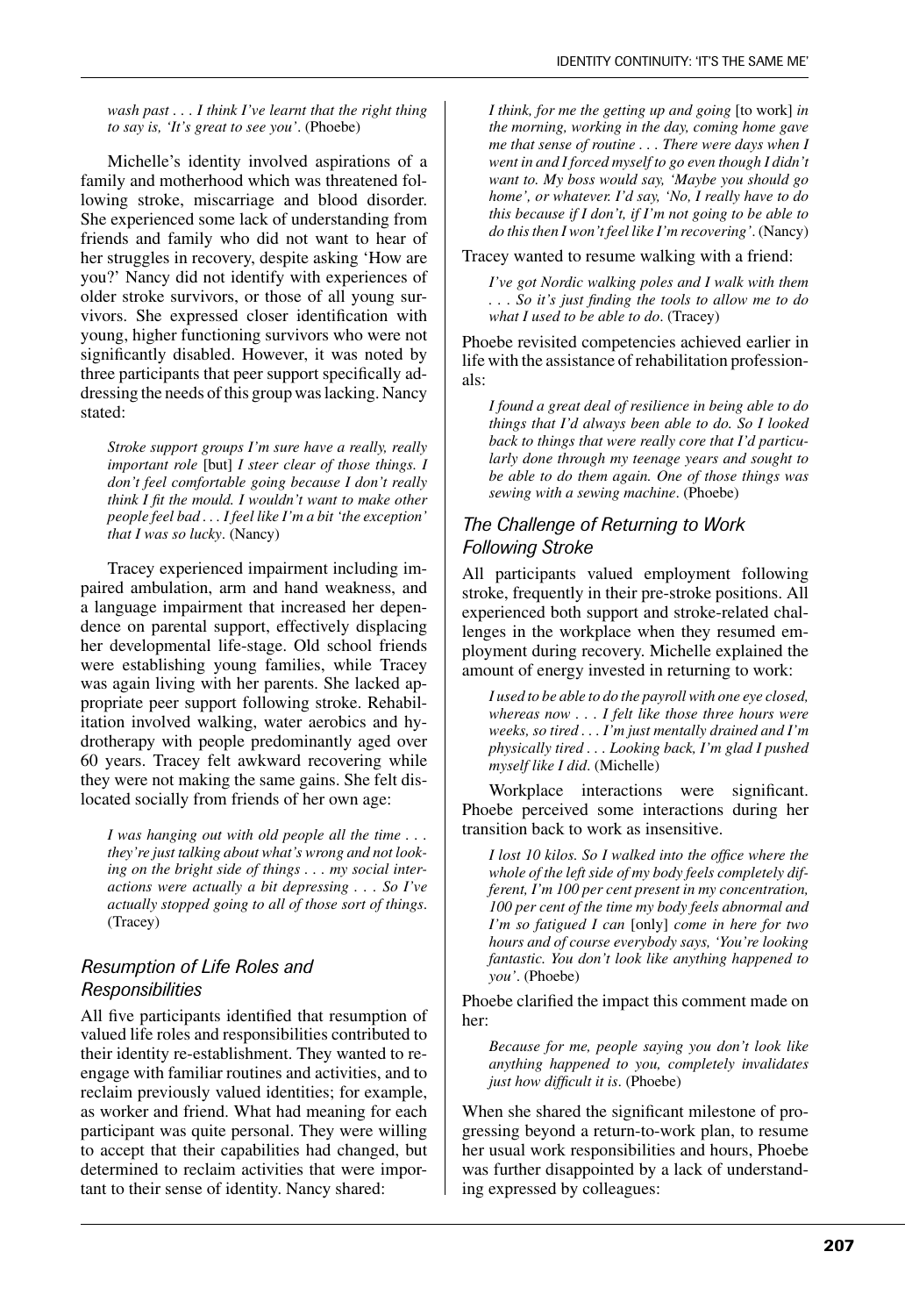*I was gobsmacked that nobody said congratulations. I took cake in, I circulated a really positive, happy e-mail – it's my stroke anniversary and today's the day I'm fully back at work . . . come and have cake and help me celebrate. Nobody said well done . . . I absolutely knocked myself out to be here, to be doing this job*. (Phoebe)

The availability of genuine support and understanding in relation to employment was important to the participants and their re-establishing identity. Phoebe commented:

*But I don't think it's very easy to find – apart from among other stroke survivors – any level of understanding of how difficult it is. That impacts on the return-to-work journey when you feel that nobody around you actually has any idea at all just how hard it is for you*. (Phoebe)

Three participants experienced financial insecurity following stroke, highlighting the financial importance of return to work. Tracey received income support, the negotiations for which she deemed 'the only obstacle in recovery', with payments cancelled six times throughout rehabilitation. Wendi reported exhausting all her savings during rehabilitation, after receiving a negligible \$A10.92 total income support. Michelle was assessed as ineligible for the disability support pension, and placed on Newstart allowance, requiring her to seek employment. However, due to cognitive challenges early in recovery, she was unable to meet associated compliance measures and follow through on requirements of the job-seeking process.

*Centrelink sort of went, 'Well you have to go and get Newstart'. You have to apply for all these jobs, and that was like a major, major thing. Trying to get to interviews and sitting there, having a conversation with someone at an interview process, and not knowing what words to use*. (Michelle)

Michelle instead sought financial support through her extended family.

All participants emphasised the importance of an accommodating, flexible and supportive return to employment, building their confidence in recovery within their work roles, despite challenges. Four participants did not receive professional rehabilitative assistance in negotiating this process; they relied on understanding employers. All participants spoke of both managing and understanding the impact of their condition within the work environment. Nancy required support in managing dizziness and balance affecting ambulation, also fatigue, anxiety and panic experienced within the workplace following stroke. She benefited from a personal coach who assisted her to adjust following stroke. Wendi learnt to walk again in rehabilitation, and on her return to work required support in managing fatigue, slower processing, standing up for long periods and fluctuations in mood. She commented that she was overwhelmed by the support and encouragement she received from her work colleagues. Phoebe learned to manage sensory loss, arm orientation in space (proprioception), hypersensitivity to noise and to touch on her left side, and fatigue. Her return-to-work plan, incorporating neuropsychological recommendations, was important in ensuring a manageable daily structure and work environment, enabling concentration. After having overcome aphasia and relearning to walk, Tracey continued to adjust to fatigue, limping and not being able to write with her dominant hand on her return to work and study. She anticipates negotiating roles with colleagues when on camp or excursions involving challenging activities within her future work roles as a teacher. As well as learning to walk without dragging her affected leg, Michelle adjusted to sensory loss in her affected arm, fatigue, slower cognitive processing, short-term memory loss and appearance of vagueness, searching for words needed in communication. Almost 10 years following the stroke, she still felt a little anxious regarding her cognition, in relation to her work.

### *One Enduring Identity*

In discussing the impact of stroke on identity, all participants spoke of having one enduring identity before and after stroke. They exhibited an unequivocally dedicated approach to maintaining subjective identity continuity, a process taking up to 10 years. Phoebe explained that stroke is lifechanging but she has remained 'solid', her stroke experience fluidly absorbed into her identity. She views herself and her identity as continuing on the one life trajectory:

*There's no question in my mind that I'm still on the journey to be what I was before . . . An even better me . . . A me that's learnt from the wisdom of the experience, of course . . . in terms of my identity – yes it was all very confronting and yes at times it's extremely frustrating, but I've not sat and thought I need to make an adjustment and accept the new me as being as good as the old me, because it's the same me*. (Phoebe)

Wendi experienced temporary identity change during transition and adjustment following stroke, before establishing identity continuity. She experienced anger and mood fluctuations and felt upset at hurting her mother during this period. She lacked confidence and self-esteem, felt withdrawn and depressed, and gained weight. However, Wendi stated she had lost weight in the weeks prior to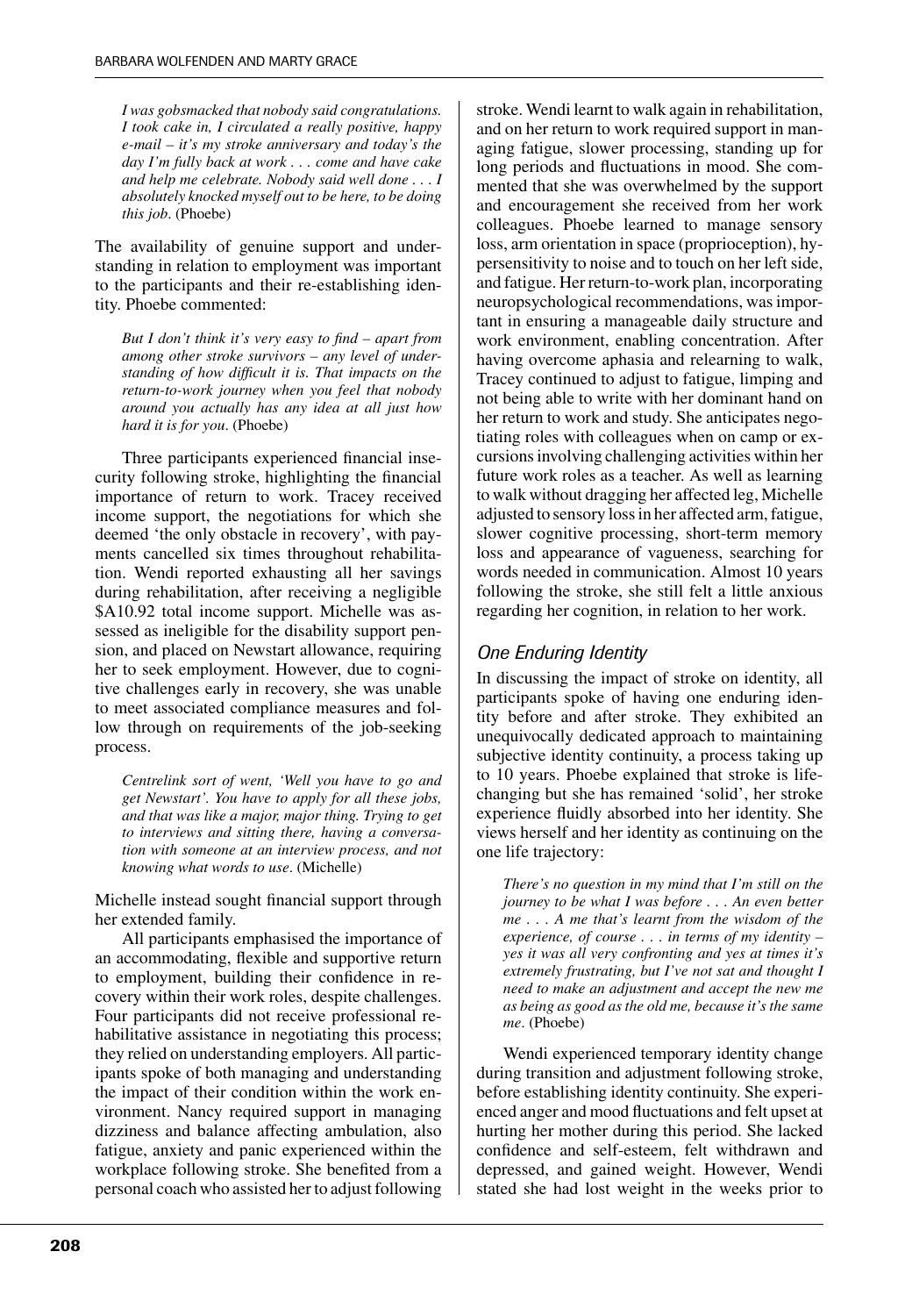interview and attended a health retreat, gaining greater direction in life. She emphasised that she was starting to get back to herself, feeling good about herself and managing the residual effects of stroke. Wendi explained:

*I'm feeling more like I used to and I'm more what I was like before . . . Yeah. So I think, yes I have identity pre-stroke; I've had an identity a bit different poststroke. I've been going on the speed hump to get back to my pre-stroke self and then now I'm nearly there*. (Wendi)

#### **Discussion**

This research set out to explore the experiences of young, higher functioning stroke survivors with identity re-establishment and return to work. Our participants understood identity as both an inner sense of self, and as a socially and discursively mediated construct. They experienced stroke as a threat to identity at both of these levels. Their responses to these threats could be characterised as holding on to their inner sense of self, while exploring the changes in their social identities, and finding ways to resume valued life roles and assert their social identity continuity. This research supports the findings of previous research that identity following stroke is fluid, undergoing cycles of transition in response to individual challenges, environmental contexts and interactions, and attitudes of both the survivor and others (Ellis-Hill et al., 2008; Haslam et al., 2008). Participants indicated that the journey towards recovery involved overcoming various perceived barriers. These included participation in physical rehabilitation activities geared to older survivors, and lack of referral for psychosocial rehabilitation for younger survivors, particularly those who recover sufficiently to consider resuming employment.

Participants highlighted the time and energy required for activities such as returning to work. They exposed the insecurity involved and the intensive focus required in retrieving, restoring or replacing aspects of identity, while continuing on one's life path, with strategies, compensations and supports to accommodate residual effects of stroke. They clearly evidenced their *focus on ability* in recovery *despite impairment*, a process that at times was both experienced and expressed as frustration. Nevertheless, they viewed rehabilitation as transition towards management of impairment, rather than disability, a process noted by Ellis-Hill et al. (2008). These younger, higher functioning participants drew on personal strengths or abilities in managing and overcoming challenges associated with physical and/or cognitive impairment.

They were future-oriented, an aspect reported by Lawrence (2010).

Previous research (Gracey et al., 2008; Haslam et al., 2008) has identified the importance of social identity continuity, and this research confirms the importance of connection and belonging to groups, such as appropriate peer support, work colleagues and family. The research reported here adds a dimension to the idea of identity continuity. Participants spoke of the importance of continuity in intrinsic aspects of the self, such as personal qualities, skills, interests, roles and aspirations. Examples of these aspects include being patient, compassionate and understanding, being able to sew, being interested in walking with friends, being a worker and aspiring to have a baby.

Participants challenged biographical disruption in pursuit of establishing identity continuity. Initially this process started in early recovery as they searched for retained abilities established during earlier developmental stages, things that they knew they could do well previously, such as Phoebe's sewing. Participants appeared to use this technique as a self-imposed assessment, determining where their abilities lay following stroke, and where they may have required assistance – something that they could not determine with any certainty until they tested their ability for themselves. By successfully addressing tasks they were competent at previously, they built confidence, and moved beyond known ability to bigger challenges. The participants clearly showed that despite significant challenge, if their ability is facilitated and impairment managed, life endeavours can be resumed or pursued, such as returning to work.

#### *Limitations*

This research specifically involved five younger, higher functioning survivors of stroke. The methodology for this study resulted in the limited collection of information regarding diagnosis and impairments at the time of stroke. The participants were women who experienced, on the whole, reasonably well-supported transitions back into employment and/or study. The research did not capture identity re-establishment and return-to-work experiences of male stroke survivors, individuals who experience lasting aphasia, or individuals who encounter significantly adverse experiences in reengaging with employment. Further research involving a larger, more diverse sample is required to explore fully the broad range of experiences of young stroke survivors in accessing income support, resuming and sustaining employment, impacts on identity and where further support is required.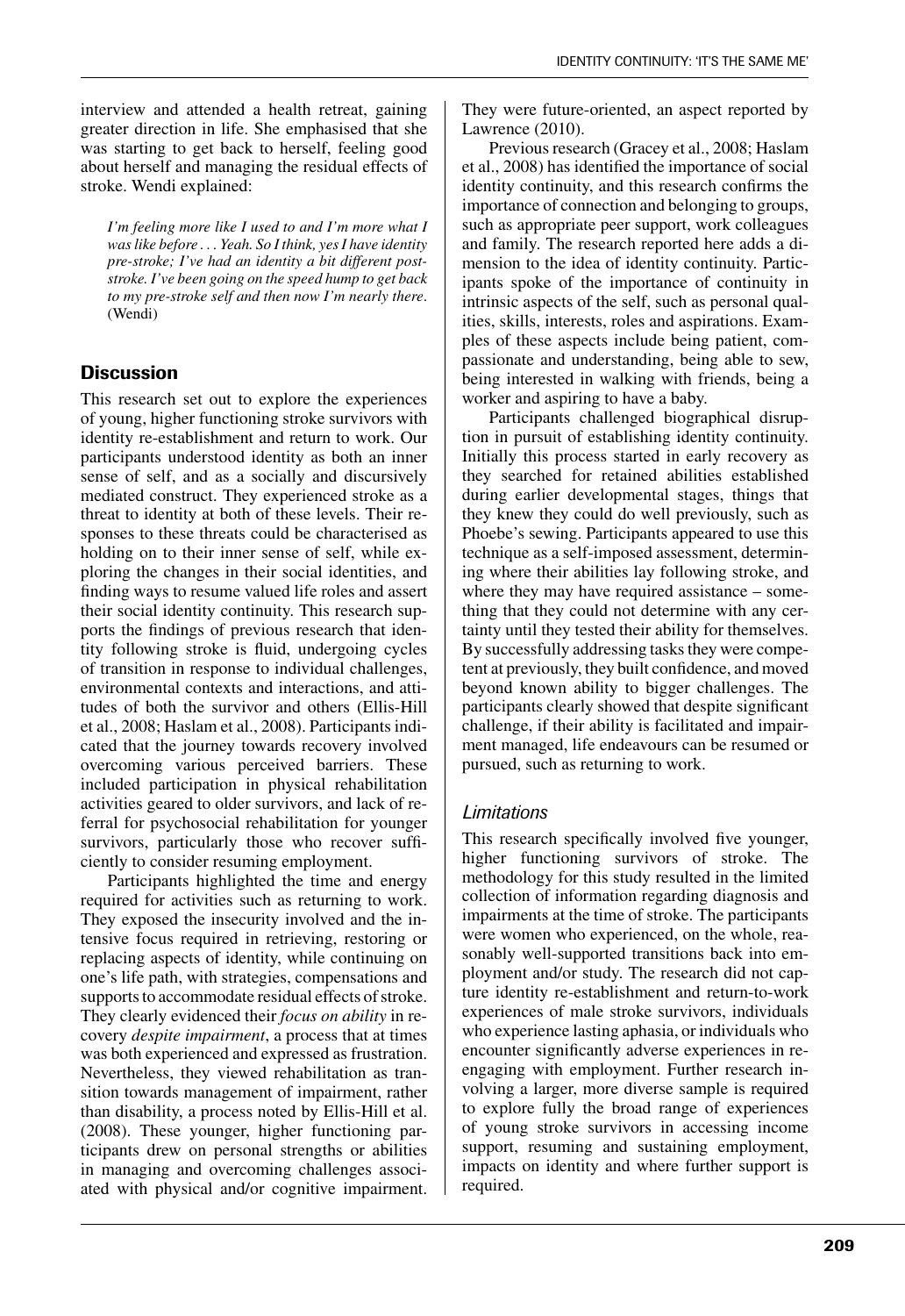#### *Implications for Health Professionals*

This research adds some fine-grained detail and consumer voices to the findings of previous research in this field. A nuanced understanding of the situation of young stroke survivors who are able to return to work is a useful underpinning for the work of rehabilitation professionals. This research affirms a rehabilitation focus on ability while managing impairment, and similarly suggests a focus on identity continuity while managing biographical disruption. This research supports the importance of specific services focused on the recovery needs of young, higher functioning stroke survivors, both physical and psychosocial, as noted by Morris (2011).

Stroke peer support groups geared to the specific needs of young, higher functioning survivors on their recovery journey were identified as desirable, although not easily found. Current stroke support groups are perceived as not necessarily suitable for the needs of higher functioning survivors. Nevertheless, participants clearly identified a need to belong among peers and individuals who understand the enormity and significance of their specific, intensive, recovery challenges, including resumption of employment and returning to study. This is critical to supporting poststroke adjustment, identity re-establishment, social identity continuity and coherence within a fluid life-story, as similarly reflected in the research of Ellis-Hill et al. (2008) and Haslam et al. (2008).

This research indicates the importance of return-to-work rehabilitation pathways for young, higher functioning stroke survivors. Social identity continuity was supported by successfully resuming and sustaining employment, particularly within pre-stroke workplaces. Belonging to, and being supported by, work-group colleagues and superiors, was found to enhance a sense of recovery, similarly noted by Alaszewski et al. (2007) and Haslam et al. (2008). Recognition of a familiar sense of self was experienced through the work role, contributing to self-perceived identity continuity. Where a return to work was not immediately possible, returning to study emerged as a critical component of the return-to-work pathway.

### **Conclusion**

This article explores identity re-establishment and return to work in young, higher functioning survivors of stroke. Research participants showed that this process involves overcoming significant barriers; resuming valued roles, including returning to work and/or study; and managing impairment while developing and promoting ability. Participants assimilated shifting subjective experiences of normality, as they worked towards minimising and overcoming the effects of biographical disruption resulting from stroke. Each participant achieved and valued identity continuity. The research findings indicate the potential benefits of psychosocial intervention focused on minimising the impact of biographical disruption while facilitating identity re-establishment.

#### **Acknowledgments**

Barbara would like to acknowledge the National Stroke Foundation of Australia for provision of an Honours research grant which helped to fund this research project. She would like to thank the research participants for their generous contribution. She would also like to recognise the following people for their valued support and encouragement throughout her social work degree: Marty Grace, PhD, MSW, BSW, Carolyn Baum PhD, OTR and Leeanne Carey PhD, BAppSc(OccTher), also Louise Gustafsson PhD, BOccThy(Hons).

#### **References**

- Alaszewski, A., Alaszewski, H., Potter, J., & Penhale, B. (2007). Working after stroke: survivors' experiences and perceptions of barriers to and facilitators of the return to paid employment. *Disability and Rehabilitation*, *29*(24), 1858–1869.
- Baum, C., Christiansen, C., & Bass-Haugen, J. (2005). Person–Environment–Occupation–Performance: a model for planning interventions for individuals and organizations. In C. Christiansen & C. Baum (Eds.), *Occupational therapy: performance, participation and wellbeing* (pp. 373–392). Thorofare, NJ: Slack Inc.
- Benwell, B., & Stokoe, E. (2006). *Discourse and identity*. Edinburgh: Edinburgh University Press.
- Cott, C., Wiles, R., & Devitt, R. (2007). Continuity, transition and participation: preparing clients for life in community post stroke. *Disability and Rehabilitation*, *29*(20–21), 1566–1574.
- Ellis-Hill, C., Payne, S., & Ward, C. (2008). Using stroke to explore the Life Thread Model: an alternative approach to understanding rehabilitation following an acquired injury. *Disability and Rehabilitation*, *30*(2), 150–159.
- Gracey, F., Palmer, S., Rous, B., Psalia, K., Shaw, K., O'Dell, J., ... Mohamed, S. (2008). 'Feeling part of things': personal construction of self after brain injury. *Neuropsychological Rehabilitation*, *18*(5), 627–650.
- Habibis, D. (2009). The illness experience: lay perspectives, disability and chronic illness. In J. Germov